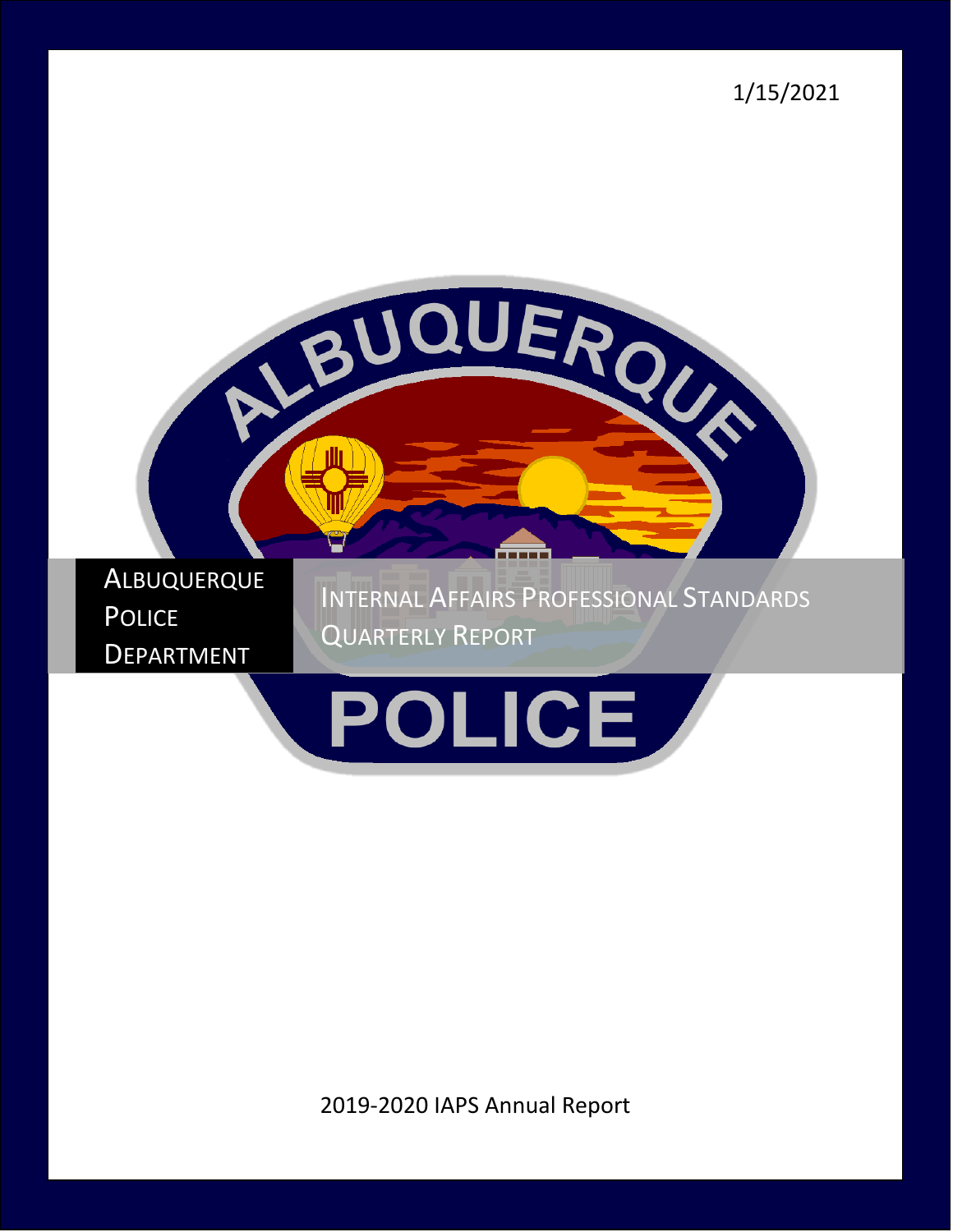# **Table of Contents**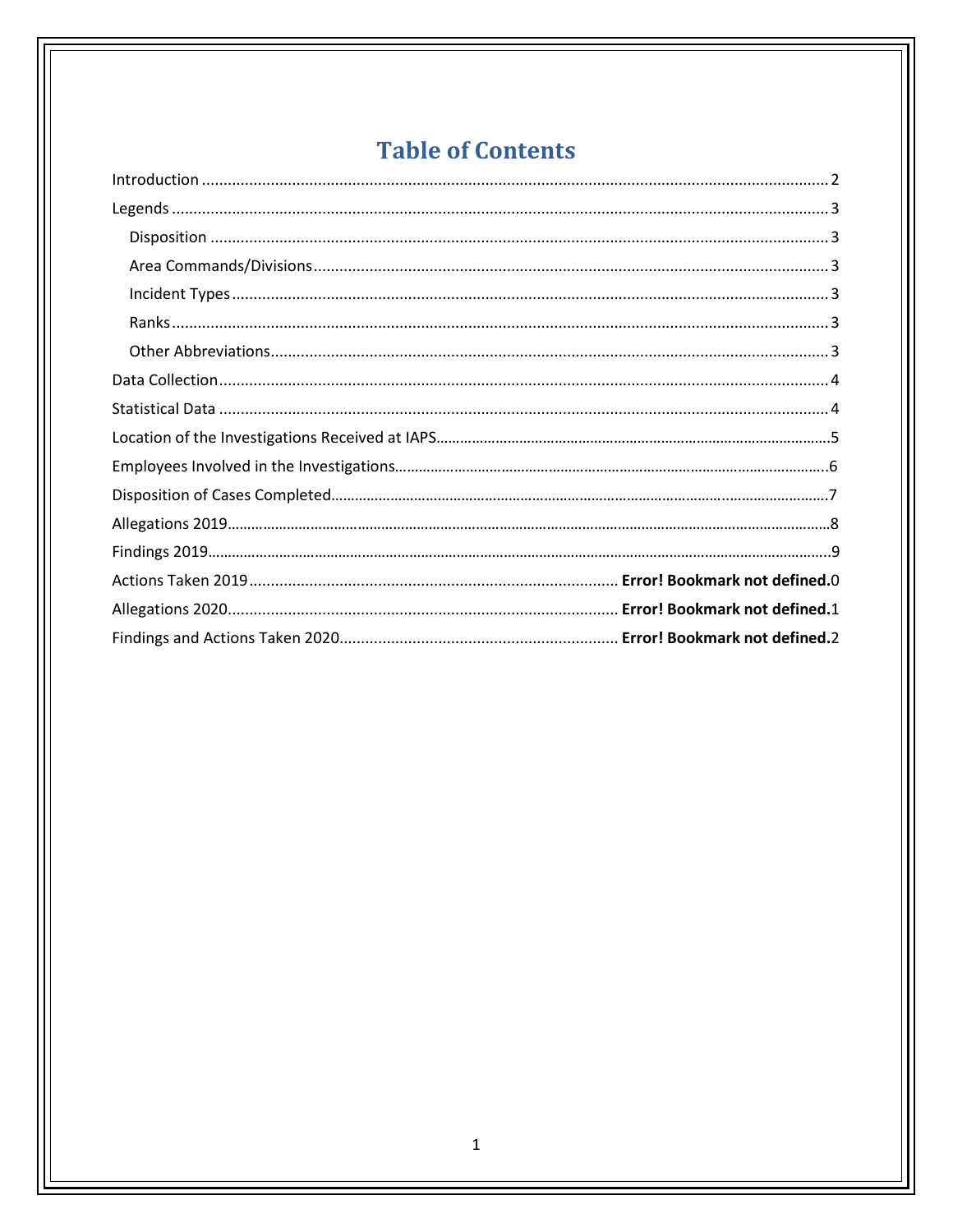### <span id="page-2-0"></span>**Introduction**

The Internal Affairs Professional Standards Annual Report is required by the Albuquerque Police Department and the City of Albuquerque. APD's Standard Operating Procedure (SOP) 7-1-14-A Quarterly IAPS Reports, establishes guidelines and parameters for the Annual Report. The data provided in this report is from January 2019 through December 2020.

The report reflects accurate and complete data as of January 2021. Since APD uses dynamic, live databases, the recorded allegation, finding and case disposition totals presented here are subject to future revision. Likewise, historical data presented may vary slightly from figures presented in prior APD IAPS reports due to changes in processes and reporting.

This report is intended to inform the Administration, Police Department Executive Staff, the City Council, Police Oversight Board and the citizens of Albuquerque with annual statistics and the status of Internal Affairs Professional Standards investigations.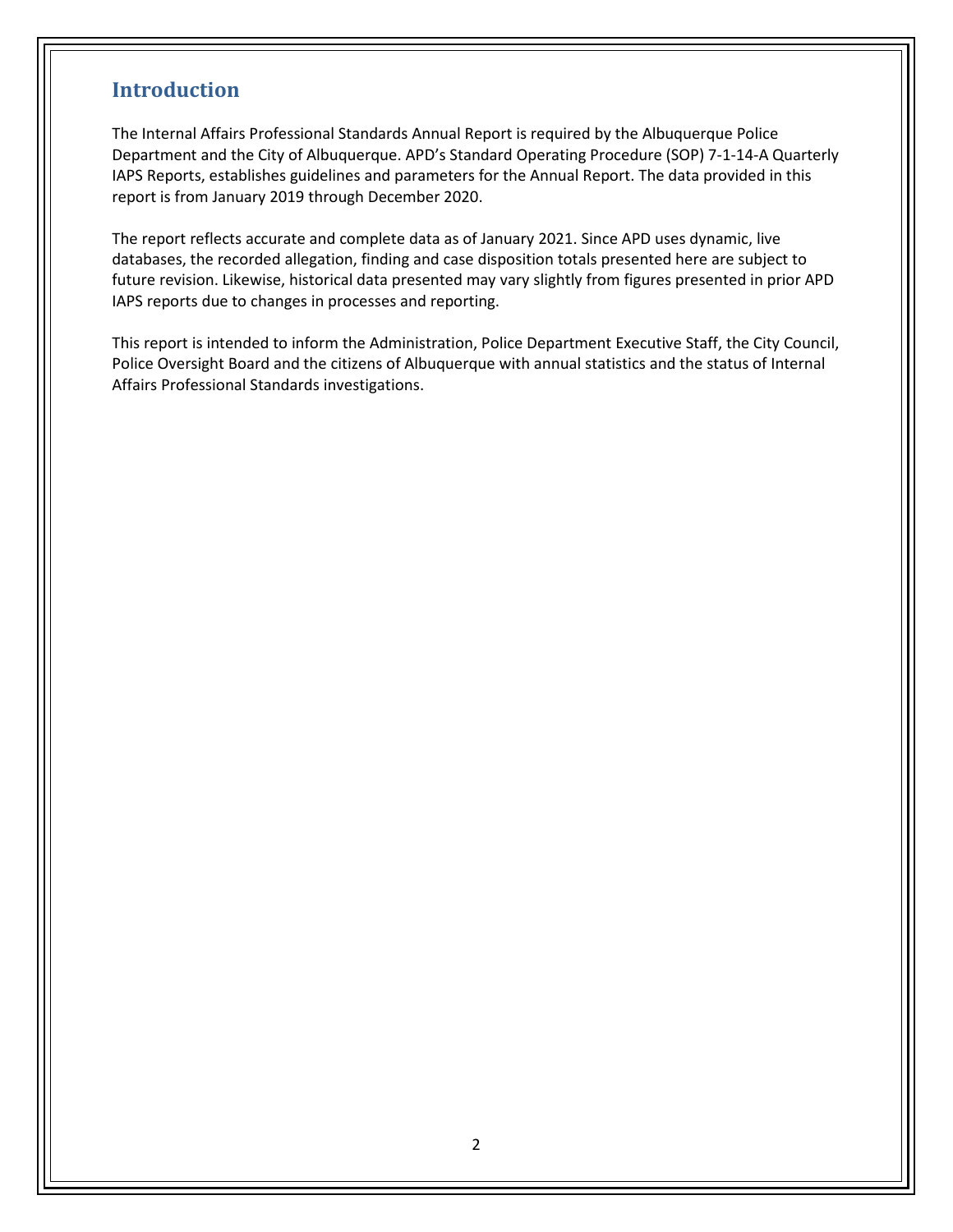# <span id="page-3-0"></span>**Legends**

# <span id="page-3-1"></span>**Disposition**

| The policy violations are minor, the allegations are duplicative, or       |
|----------------------------------------------------------------------------|
| investigation cannot be conducted due to a lack of information.            |
| The investigation determines, by a preponderance of the evidence, the      |
| alleged conduct did occur but did not violate APD policies, procedures, or |
| training.                                                                  |
| The investigation is unable to determine, by a preponderance of the        |
| evidence, whether the alleged misconduct occurred.                         |
| The investigation determines, by a preponderance of the evidence, the      |
| alleged misconduct did occur.                                              |
| Sustained violation not based on original complaint - the investigation    |
| determines, by a preponderance of the evidence, misconduct did occur       |
| that was not alleged in the original complaint but was discovered during   |
| the misconduct investigation.                                              |
| The investigation determines, by clear and convincing evidence, the        |
| alleged misconduct did not occur or did not involve the subject officer.   |
|                                                                            |

# <span id="page-3-2"></span>**Area Commands/Divisions**

| <b>FH</b>   | <b>Foothills Area Command</b>           | <b>MTD</b>  | <b>Metro Traffic Division</b>        |
|-------------|-----------------------------------------|-------------|--------------------------------------|
| <b>NE</b>   | Northeast Area Command                  | <b>OPS</b>  | <b>Operations Review</b>             |
| <b>NW</b>   | Northwest Area Command                  | <b>CED</b>  | <b>Criminal Enforcement Division</b> |
| <b>SE</b>   | Southeast Area Command                  | <b>PLN</b>  | <b>Planning Division</b>             |
| SW          | Southwest Area Command                  | <b>PCD</b>  | <b>Property Crimes Division</b>      |
| VA          | Valley Area Command                     | <b>RD</b>   | <b>Records Division</b>              |
| AV          | <b>Aviation Division</b>                | <b>RTCC</b> | <b>Real Time Crime Center</b>        |
| <b>BSS</b>  | <b>Behavioral Science Services</b>      | <b>SED</b>  | Scientific Evidence Division         |
| <b>CID</b>  | <b>Criminal Investigations Division</b> | <b>SID</b>  | Special Investigations Division      |
| <b>COMM</b> | <b>Communications Division</b>          | SOD         | <b>Special Operations Division</b>   |

### <span id="page-3-3"></span>**Incident Types**

| IA  | Internal Affairs (excludes Force Internal   CPC |           | Civilian Police Complaint |
|-----|-------------------------------------------------|-----------|---------------------------|
|     | Investigations, Level 2 and Level 3)            |           |                           |
| FAD | Firearm Discharge                               | <b>VC</b> | <b>Vehicle Crashes</b>    |

### <span id="page-3-4"></span>**Ranks**

|                  | Lieutenant                      | P <sub>2</sub> C | Patrolman 2 <sup>nd</sup> Class |
|------------------|---------------------------------|------------------|---------------------------------|
| P <sub>1</sub> C | Patrolman 1 <sup>st</sup> Class | <b>SGT</b>       | Sergeant                        |
| PSA              | Police Service Aide             | <b>CMRD</b>      | l Commander                     |

# <span id="page-3-5"></span>**Other Abbreviations**

| CPOA        | Civilian Police Oversight Agency | <b>SOP</b> | Standard Operating Procedure |
|-------------|----------------------------------|------------|------------------------------|
| <b>OBRD</b> | On Body Recoding Device          | <b>UOF</b> | Use Of Force                 |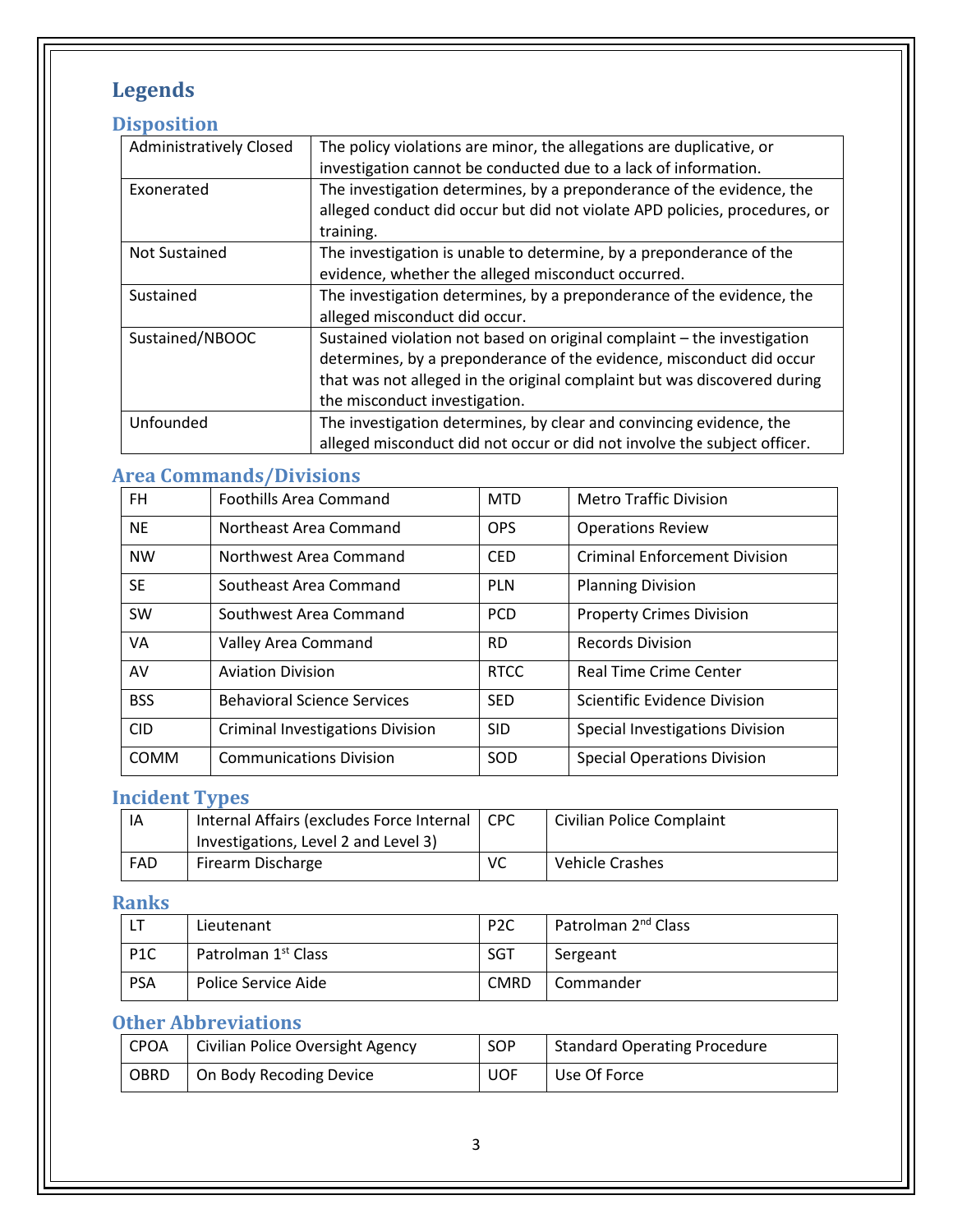### <span id="page-4-0"></span>**Data Collection**

For the 2019-2020 Report, data from Jan 2019 through December 2020 was pulled from the data warehouse. This data was filtered to include cases with an Incident Type of "IA Investigation" and "Firearms Discharges" which involved use of a weapon against an animal.

To determine the number of cases received in 2019-2020, the data was filtered to only include cases with a received date between January 1, 2019 and December 31, 2020. This data was also used to determine the incident division, allegation, directive (SOPs) violated and number of employees involved and their ranks.

To determine the number of cases completed in 2019-2020, the data was filtered to only include cases with a completed date between January 1, 2020 and December 31, 2020. This data was also used to gather statistics on case findings and actions taken.

To determine the number of cases pending, the data was filtered according to both the received and the completed dates. Received date was set before December 31, 2018, and the completed date was set after December 31, 2020. Pending data includes uncompleted cases from the previous year and those received during the 2020, but not completed as of the end of 2020.

### <span id="page-4-1"></span>**Statistical Data[1](#page-4-2)**

#### **Internal Affairs Statistics 2019-2020**

**Internal Investigations**

|                                 | 2019 | 2020 |
|---------------------------------|------|------|
| <b>Cases Received</b>           | 692  | 890  |
| <b>Cases Completed</b>          | 538  | 955  |
| Pending Cases <sup>2</sup>      | 8    | 122  |
| Employees <sup>3</sup>          | 467  | 572  |
| Firearm Discharges <sup>4</sup> |      |      |

Internal Affairs Professional Standards received 890 cases in 2020, a 28% increase over 2019. The increase in cases could be explained by the issuance in April 2019 of Special Order 19-25, which directed Internal Affairs Professional Standards (IAPS) Division to be the central intake for all identified or suspected violations of the Department Standard Operating Procedures (SOP).

Internal Affairs Professional Standards completed 955 cases in 2020, a 44% increase over 2019. In 2020 a total of 572 employees were identified in IAPS investigations, a 22% increase over 2019. The number of firearm discharges was consistent from 2019 to 2020.

<span id="page-4-2"></span> $1$  There could be minor changes to the statistics as a result of changes in data or file status

<span id="page-4-3"></span><sup>2</sup> Includes current and previous years

<span id="page-4-4"></span><sup>3</sup> Different employees

<span id="page-4-5"></span><sup>4</sup> Includes only incidents where type of firearm discharged is "animal shooting"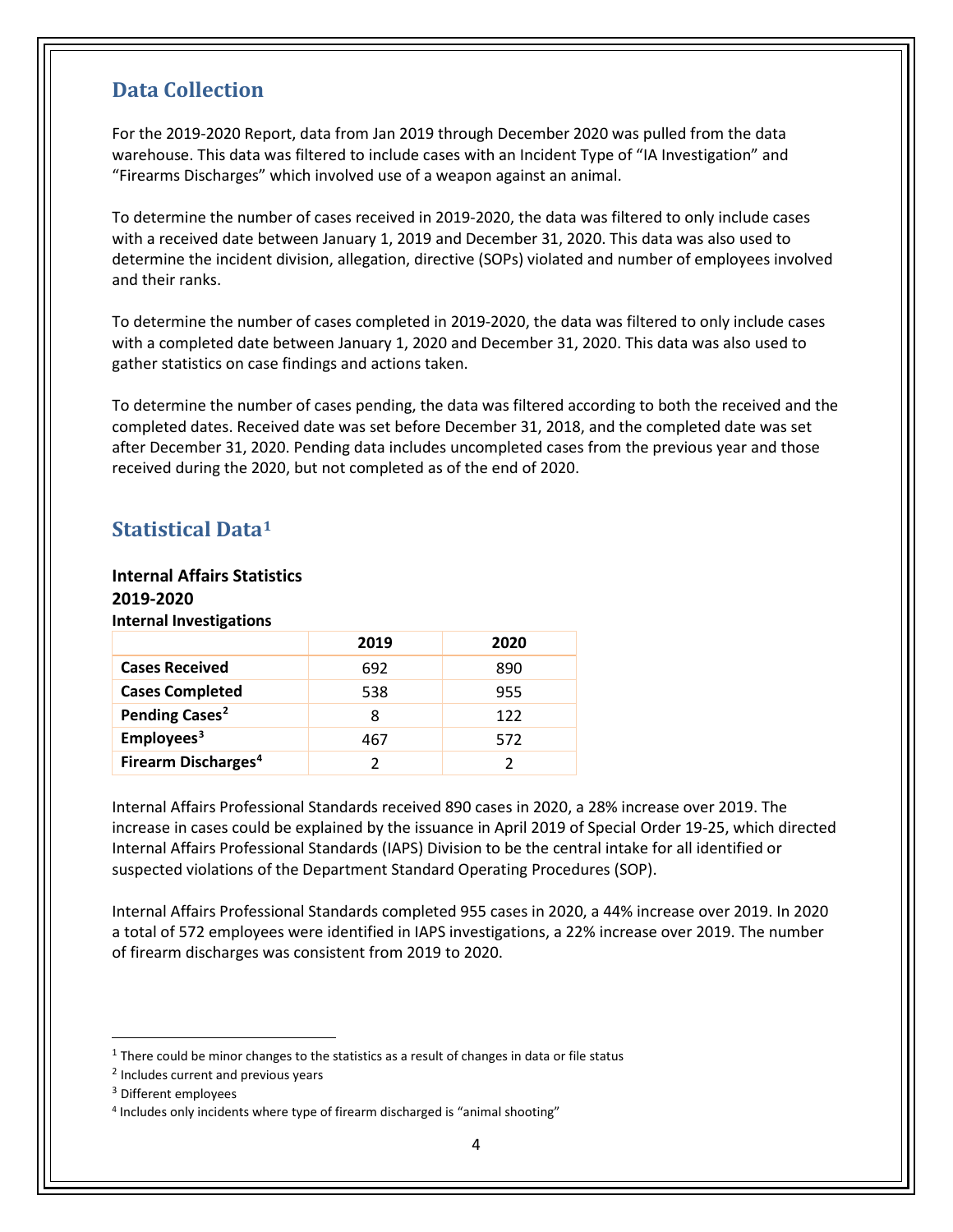| <b>Location of Investigations Received</b> | Years <sup>~</sup> |                |                |        |
|--------------------------------------------|--------------------|----------------|----------------|--------|
| ▼<br><b>Area Commands Involved</b>         | 2019 2020          |                | <b>Total</b>   | %Total |
| Northeast Area Command                     | 98                 | 126            | 224            | 14%    |
| Valley Area Command                        | 99                 | 119            | 218            | 14%    |
| Southeast Area Command                     | 91                 | 122            | 213            | 13%    |
| Northwest Area Command                     | 57                 | 121            | 178            | 11%    |
| <b>Foothills Area Command</b>              | 70                 | 67             | 137            | 9%     |
| Southwest Area Command                     | 67                 | 67             | 134            | 8%     |
| Communications                             | 44                 | 17             | 61             | 4%     |
| <b>Metro Traffic Division</b>              | 29                 | 31             | 60             | 4%     |
| Special Operations Division                | 8                  | 23             | 31             | 2%     |
| <b>Aviation Division</b>                   | 16                 | 14             | 30             | 2%     |
| CID/Family Advocacy Center                 | 29                 |                | 29             | 2%     |
| <b>Violent Crime Reduction Division</b>    |                    | 28             | 28             | 2%     |
| Scientific Evidence Division               | 16                 | 12             | 28             | 2%     |
| <b>Operations Review Division</b>          | 7                  | 13             | 20             | 1%     |
| Internal Affairs Professional Stds Div     | 6                  | 13             | 19             | 1%     |
| <b>Criminal Enforcement Division</b>       |                    | 18             | 18             | 1%     |
| Violence Intervention Division             | 5                  | 10             | 15             | 1%     |
| <b>Internal Affairs Force Division</b>     | 1                  | 13             | 14             | 1%     |
| Academy                                    | 6                  | 7              | 13             | 1%     |
| Special Investigations Division            | 11                 |                | 11             | 1%     |
| Criminal Investigations Division           | $\mathbf{1}$       | 10             | 11             | 1%     |
| Real Time Crime Center                     | 7                  | 3              | 10             | 1%     |
| <b>Investigative Services Division</b>     | 1                  | 7              | 8              | 1%     |
| Records Division                           | 1                  | 6              | 7              | 0%     |
| Management Services & Support Division     |                    | 6              | 6              | 0%     |
| Internal Affairs Compliance                | 6                  |                | 6              | 0%     |
| Downtown District                          | 5                  | $\mathbf{1}$   | 6              | 0%     |
| SED/Criminalistics Lab                     | 2                  | 3              | 5              | 0%     |
| Prisoner Transport Division                | 1                  | 4              | 5              | 0%     |
| Accountability and Oversight Division      |                    | 5              | 5              | 0%     |
| <b>Public Safety Districts</b>             | 4                  |                | 4              | 0%     |
| <b>Crisis Intervention Division</b>        | 1                  | 3              | 4              | 0%     |
| <b>Homeland Security Division</b>          | 1                  | 2              | 3              | 0%     |
| Chiefs Office                              |                    | 3              | 3              | $0\%$  |
| Professional Accountability Bureau         |                    | $\overline{c}$ | $\overline{c}$ | $0\%$  |
| <b>Compliance Division</b>                 | 1                  | 1              | $\overline{c}$ | 0%     |
| <b>Command Staff</b>                       |                    | $\overline{2}$ | 2              | 0%     |
| Homeland Security/Special Events           |                    | $\overline{2}$ | $\overline{c}$ | 0%     |
| <b>Fiscal Division</b>                     |                    | $\overline{c}$ | $\overline{c}$ | 0%     |
| <b>Field Services</b>                      |                    | $\overline{c}$ | 2              | $0\%$  |
| Professional Development                   |                    | 1              | 1              | 0%     |
| Inspections Audit and Policy Compliance    | 1                  |                | 1              | 0%     |
| <b>Executive Division</b>                  |                    | 1              | 1              | 0%     |
| Administrative Support                     |                    | 1              | 1              | 0%     |
| Unknown                                    |                    | $\overline{2}$ | $\overline{c}$ | 0%     |
| <b>Total</b>                               | 692                | 890            | 1582           |        |

# **Location of the investigations received at IAPS:**

During 2019 and 2020, 70% of the investigations received at IAPS came from the six area commands. Northeast and Valley area commands had the highest rate of increase, with 14% each of the investigations received.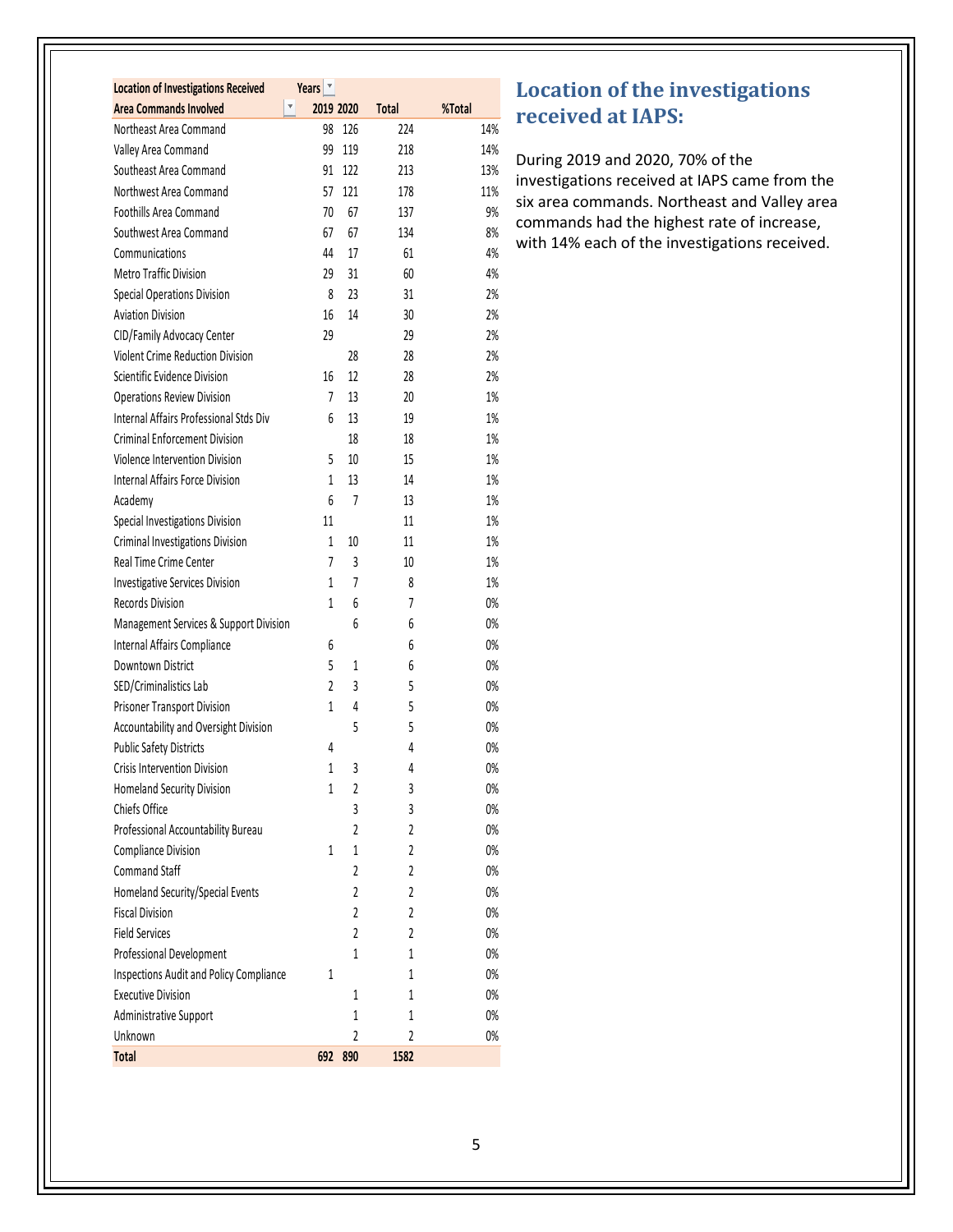### **Employees involved in investigations**

In 2019, a total of 467 distinct employees were identified in IAPS investigations; 419 (90%) were Sworn employees and 48 (10%) were civilian personnel. The gender breakdown was 82% male and 18% female. One of the employees involved in ten investigations held the rank of Sergeant, the other one held the rank of Lieutenant.



In 2020, a total of 572 distinct employees were identified in IAPS investigations; 525 (92%) were Sworn employees and 47 (8%) were civilian personnel. The gender breakdown was consistent with the number in 2019, 82% male and 18% female. The employee involved in 15 investigations was a civilian.



#### Number of Investigations faced by employees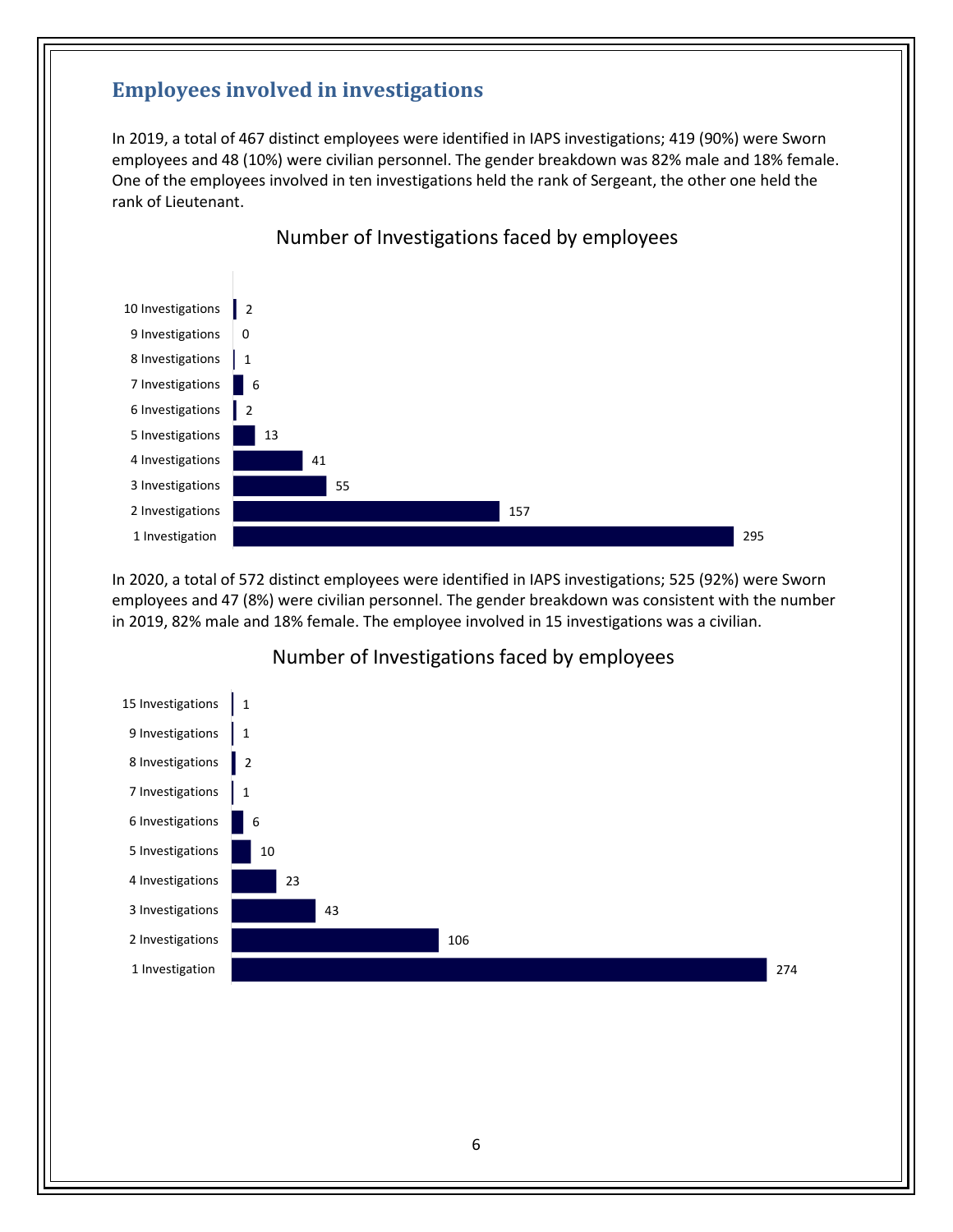# **Disposition of Cases Completed**

| <b>Case Disposition</b>                 | 2019 | 2020           |
|-----------------------------------------|------|----------------|
| Sustained                               | 251  | 613            |
| <b>Administratively Closed</b>          | 119  | 72             |
| Refer to FII case                       | 54   | 40             |
| Exonerated                              | 44   | 85             |
| Unfounded                               | 30   | 103            |
| Closed                                  | 18   | 1              |
| Opened by mistake                       | 15   | 17             |
| <b>Not Sustained</b>                    | 7    | 20             |
| Sustained - VNBOOC                      | O    | $\mathcal{P}$  |
| Closed during preliminary investigation | 0    | $\mathfrak{p}$ |
| <b>Mandatory Training Requested</b>     | O    | 1              |
| <b>Grand Total</b>                      | 538  | 956            |

A single case may contain multiple allegations of misconduct against one or more officers.

In 2019, a total of 538 cases were completed. 251 (47%) of the files had the disposition marked as Sustained, 119 (22%) were administratively closed, 54 (10%) were referred to Internal Affairs Force Division, 44 (8%) were exonerated, 30 (6%) were unfounded, 18 (3%) were closed, 15 (3%) were opened by mistake and 7 (1%) were not sustained.

In 2020, a total of 956 cases were completed. 613 (64%) of the files had the disposition marked as Sustained, 103 (11%) were unfounded, 85 (9%) exonerated, 72 (8%) were administrative closed, 40 (4%) were referred to Internal Affairs Force Division, 20 (2%) were not sustained and 17 (2%) were opened by mistake.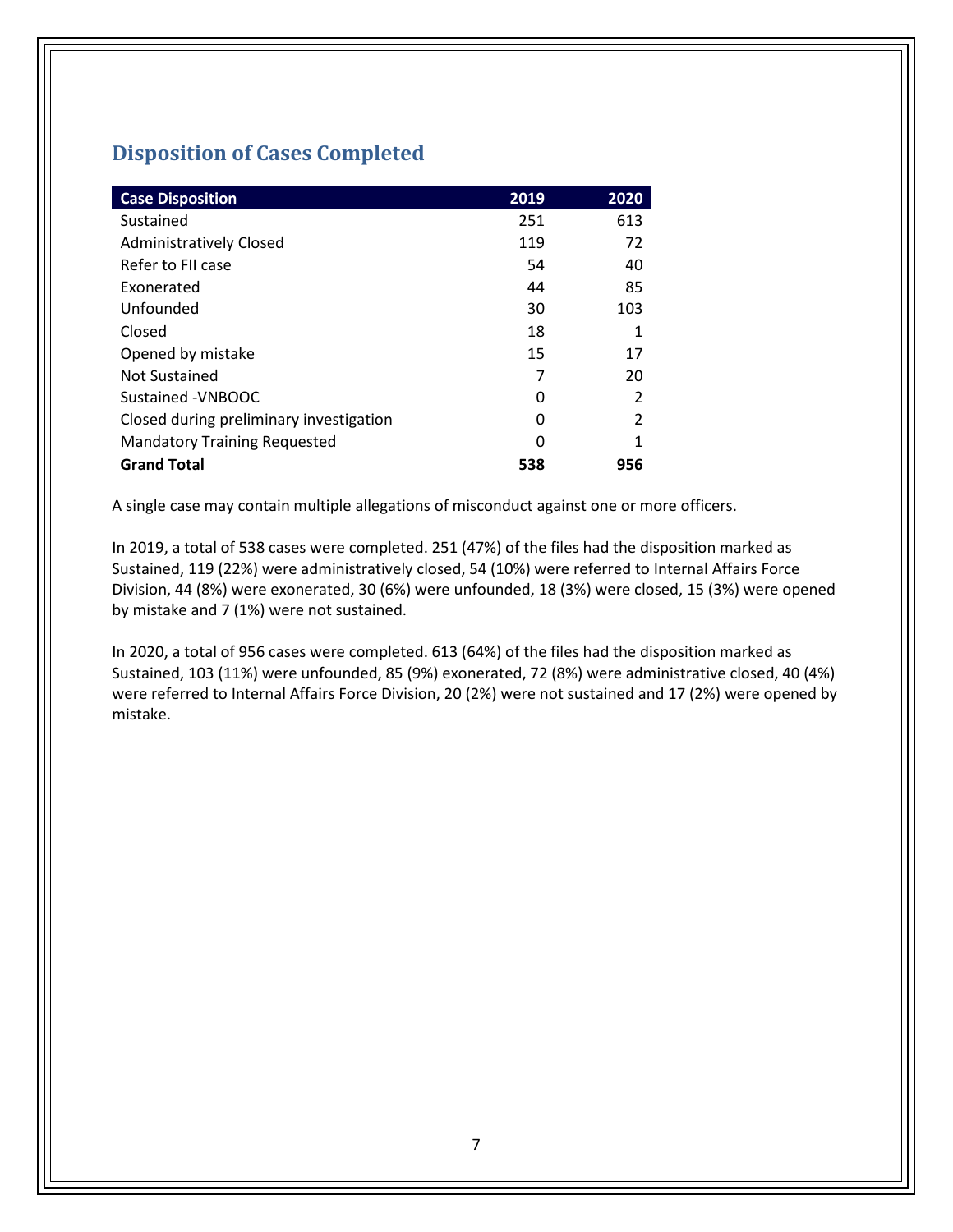| <b>Allegations</b>                                    | <b>July 2015</b> Count of Allegation Count of i_File# |     |
|-------------------------------------------------------|-------------------------------------------------------|-----|
| On-Duty Conduct                                       | 87                                                    | 10% |
| <b>Missed Court</b>                                   | 73                                                    | 9%  |
| Compliance with Laws, Rules, and Regulations          | 72                                                    | 8%  |
| OBRD                                                  | 47                                                    | 6%  |
| Conduct                                               | 35                                                    | 4%  |
| Reporting for Duty                                    | 26                                                    | 3%  |
| Use of Force Reporting Procedures                     | 22                                                    | 3%  |
| Using the OBRD                                        | 22                                                    | 3%  |
| Use of Force Requirements                             | 21                                                    | 2%  |
| Supervisory Responsibilities Involving a Use of Force | 19                                                    | 2%  |
| Supervisory Leadership                                | 19                                                    | 2%  |
| Use of Force                                          | 18                                                    | 2%  |
| Supervisory Force Investigation Requirements          | 16                                                    | 2%  |
| Use of OBRD                                           | 15                                                    | 2%  |
| Procedure                                             | 15                                                    | 2%  |
| Initiating-Primary Pursuit Unit                       | 14                                                    | 2%  |
| On and Off Duty Conduct                               | 13                                                    | 2%  |
| Personnel Code of Conduct                             | 11                                                    | 1%  |
| Rules of Conduct                                      | 9                                                     | 1%  |
| <b>Reporting Requirements</b>                         | 9                                                     | 1%  |
| Search & Seizure without a warrant                    | 8                                                     | 1%  |
| Management of OBRD recordings                         | 8                                                     | 1%  |
| <b>Supervisor Duties</b>                              | 7                                                     | 1%  |
| Supervisory Force Investigation Procedures            | 7                                                     | 1%  |
| Communications                                        | 7                                                     | 1%  |
| De-escalation                                         | 7                                                     | 1%  |
| <b>Mandatory Recording Incidents</b>                  | 6                                                     | 1%  |
| Employee Absence                                      | 6                                                     | 1%  |
| Preliminary Investigations                            | 6                                                     | 1%  |
| Insubordination                                       | 5                                                     | 1%  |
| On Duty Conduct                                       | 5                                                     | 1%  |
| Use of Seat Belts                                     | 5                                                     | 1%  |
| False Statements/Fraud                                | 5                                                     | 1%  |
| <b>ECW Restrictions</b>                               | 5                                                     | 1%  |
| Minimum Amount of Force                               | 5                                                     | 1%  |
| <b>Transporting Prisoners</b>                         | 5                                                     | 1%  |
| <b>Officer's Duties</b>                               | 5                                                     | 1%  |
| Use of Force Procedure                                | 5                                                     | 1%  |
| Use of APD Vehicles                                   | 4                                                     | 0%  |
| Dept. issued property                                 | 4                                                     | 0%  |
| <b>Timeliness of Reports</b>                          | 4                                                     | 0%  |
| <b>OBRD Supervisory Review</b>                        | 4                                                     | 0%  |
| UOF Reporting and Supervisory Force Investigation     | 4                                                     | 0%  |
| Arrests                                               | 4                                                     | 0%  |
| Restraint & Transportation of Prisoners               | 4                                                     | 0%  |
| Department Property                                   | 4                                                     | 0%  |
| Preliminary and Follow Up Criminal Investigations     | 4                                                     | 0%  |
| Language/Gestures                                     | 4                                                     | 0%  |

# **Allegations 2019**

A single case may contain multiple allegations of misconduct against one or more officers. IAPS recorded 850 total allegations against APD employees in 2019. On duty conduct, the most common allegation, accounted for 10% of the allegations, followed by missed court with 8%. The table shows 84% of the allegations.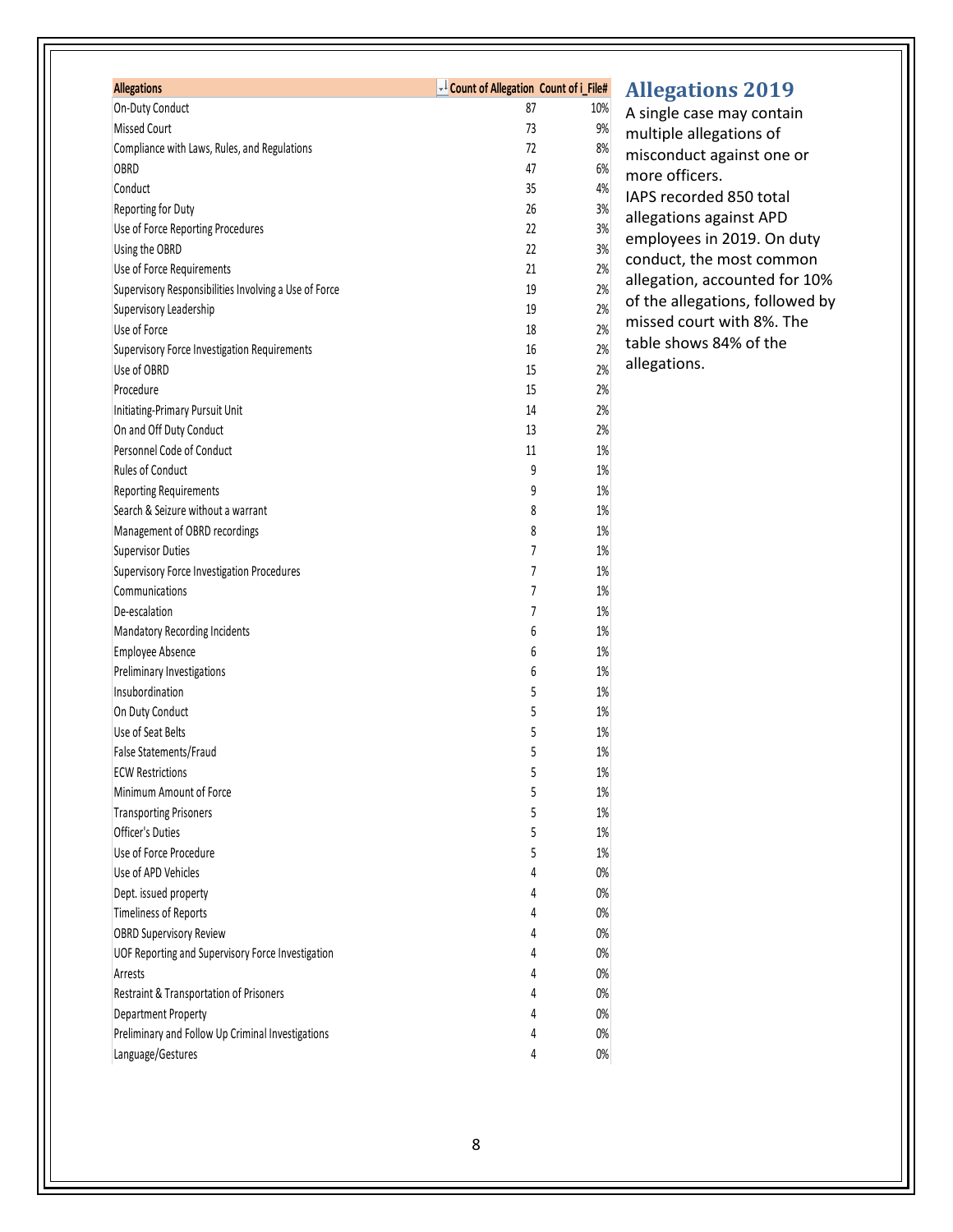### **Findings 2019**

The IAPS Commander reviews every completed investigation and issues a memorandum to the chain of command with the findings of the case.

Finding Types defined by the Court Approved Settlement Agreement:

a) "Unfounded," where the investigation determines, by clear and convincing evidence, that the alleged misconduct did not occur or did not involve the subject officer;

b) "Sustained," where the investigation determines, by a preponderance of the evidence, that the alleged misconduct did occur;

c) "Not Sustained," where the investigation is unable to determine, by a preponderance of the evidence, whether the alleged misconduct occurred;

d) "Exonerated," where the investigation determines, by a preponderance of the evidence, that the alleged conduct did occur but did not violate APD policies, procedures, or training;

e) "Sustained violation not based on original complaint," where the investigation determines, by a preponderance of the evidence, that misconduct did occur that was not alleged in the original complaint but that was discovered during the misconduct investigation; or

f) "Administratively closed," where the policy violations are minor, the allegations are duplicative, or investigation cannot be conducted because of the lack of information in the complaint.



In 2019, 454 (53%) of the 850 allegations recorded were sustained, 178 (21%) were administratively closed, 94 (11%) were exonerated, 64 (7%) were unfounded, 42 (5%) were not sustained, 12 (1%) were other and 6 (1%) were sustained/NBOOC.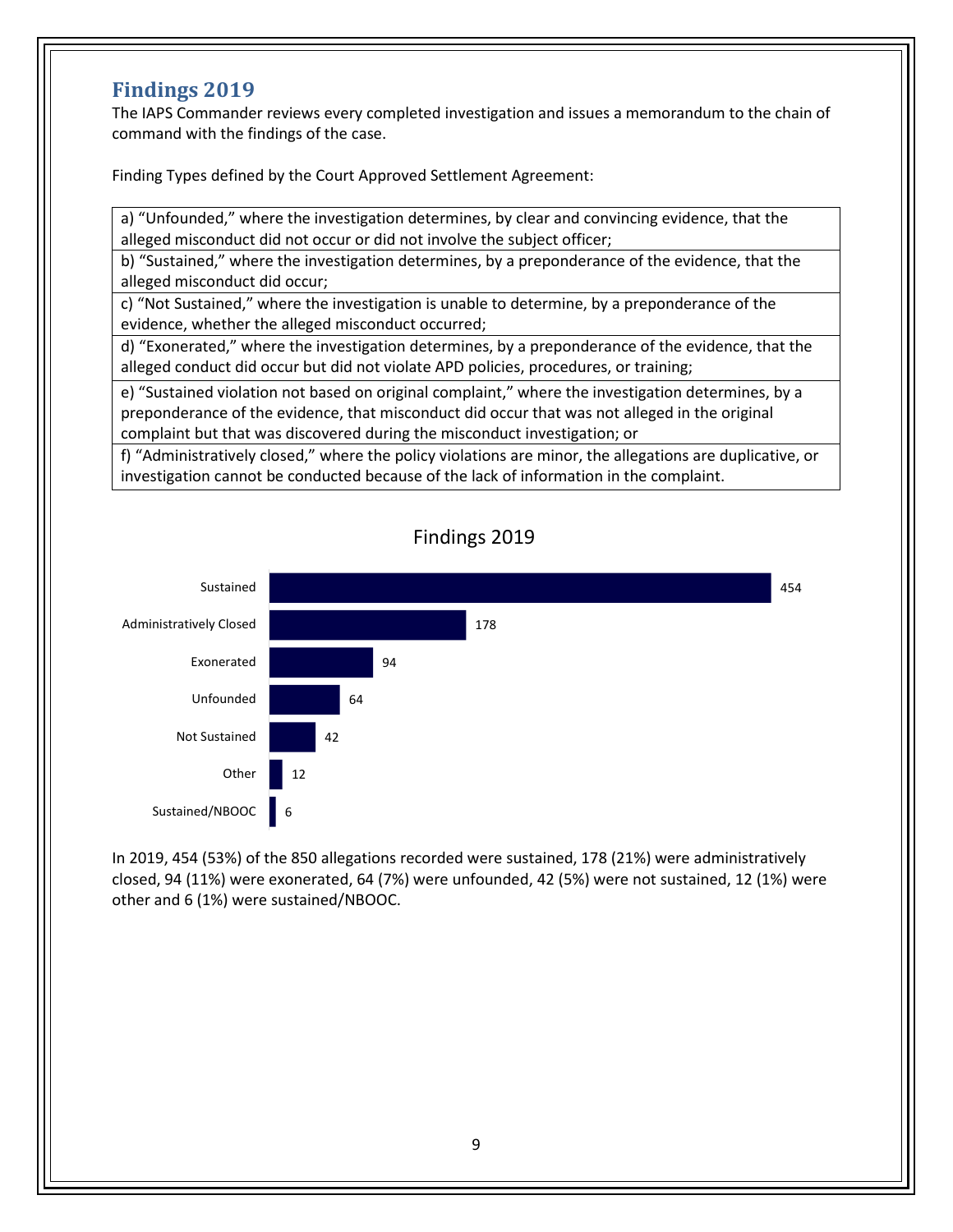# **Action Taken 2019**

From the 460 Sustained and Sustained/NBOOC allegations, the following graph shows the Actions Taken:



In 2019, 460 allegations were sustained or sustained/NBOOC. The actions taken for those sustained or sustained/NBOOC allegations were: verbal reprimand, 168 (37%), letter of reprimand, 99 (22%), suspension, 67 (15%), no disciplinary action taken, 34 (7%), termination, 19 (4%), terminated/resigned, 16 (3%), training, 14 (3%), counseling, 11 (2%), administratively closed-NDCA, 7 (2%), verbal counseling, 6 (1%), letter of reprimand – not imposed, 4 (1%), demotion, 2 (<1%), and terminated/retired, 2 (<1%).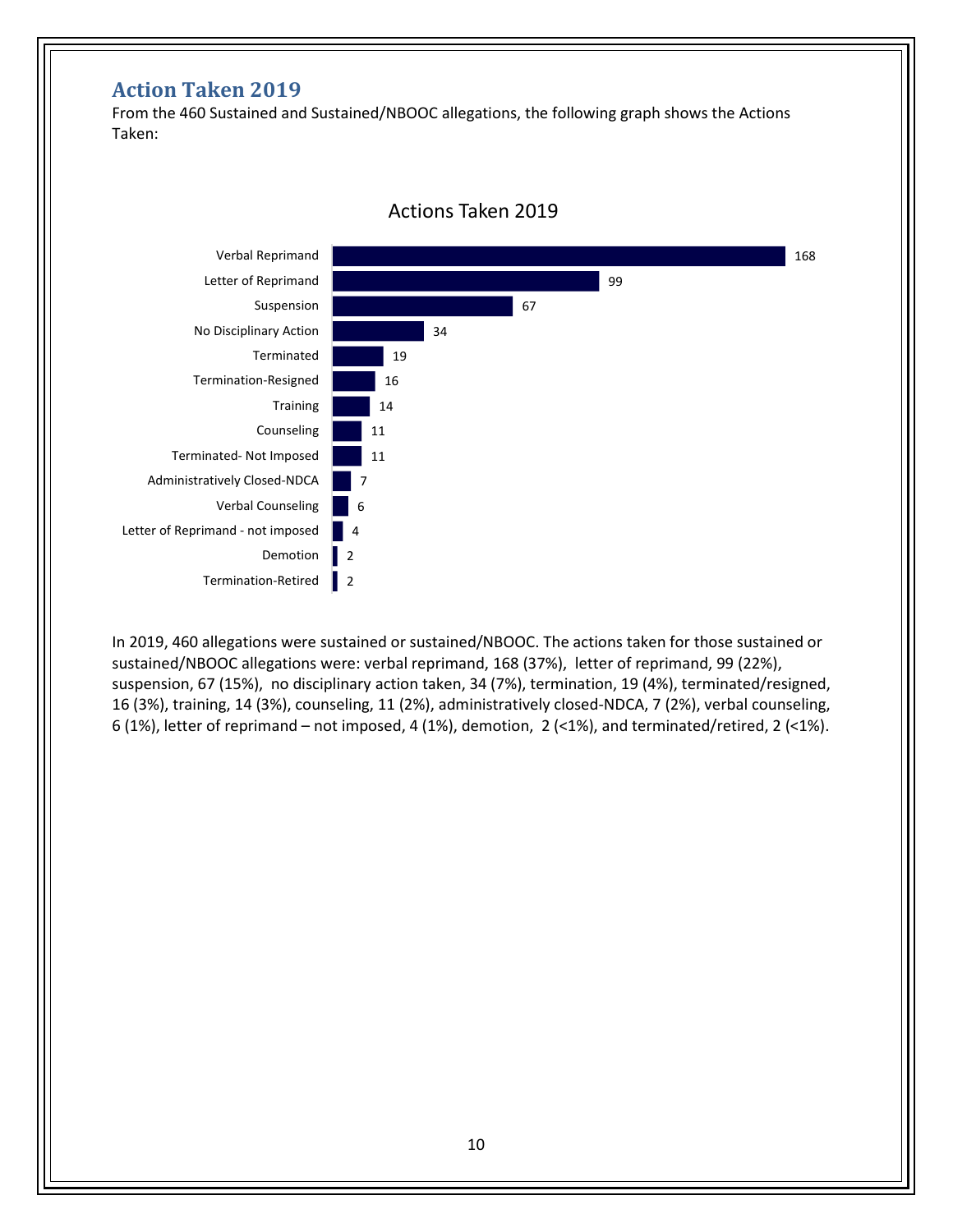| <b>Allegations</b>                                                  | «I Count of Allegation Count of i_File#(5)2 |          |
|---------------------------------------------------------------------|---------------------------------------------|----------|
| On-Duty Conduct                                                     | 138                                         | 10%      |
| <b>Missed Court</b>                                                 | 105                                         | 8%       |
| Management of OBRD recordings                                       | 93                                          | 7%       |
| OBRD                                                                | 91                                          | 7%       |
| Compliance with Laws, Rules, and Regulations                        | 81                                          | 6%       |
| Supervisory Leadership                                              | 54                                          | 4%       |
| Personnel Code of Conduct                                           | 50                                          | 4%       |
| Special Order                                                       | 36                                          | 3%       |
| Procedure                                                           | 25                                          | 2%       |
| Using the OBRD                                                      | 25                                          | 2%       |
| Use of Force Review by Supervisors and the Chain of Command         | 23                                          | 2%       |
| <b>Mandatory Recording Incidents</b>                                | 21                                          | 2%       |
| Reporting for Duty<br>Rules of Conduct                              | 20                                          | 1%       |
| Use of Force Reporting Procedures                                   | 19<br>18                                    | 1%<br>1% |
| <b>Reporting Requirements</b>                                       | 17                                          | 1%       |
| Supervisor Documentation of UOF                                     | 17                                          | 1%       |
| Use of OBRD                                                         | 16                                          | 1%       |
| Supervisory Force Investigation Procedures                          | 15                                          | 1%       |
| UOF Review & Investigation by Department Personnel                  | 15                                          | 1%       |
| <b>Crashes Involving Police Vehicles</b>                            | 12                                          | 1%       |
| Quarterly Administrative Upload                                     | 12                                          | 1%       |
| Use of Force                                                        | 11                                          | 1%       |
| Use of On-Body Recording Devices                                    | 11                                          | 1%       |
| Officer's Obligations Following Level 1 Use of Force                | 11                                          | 1%       |
| <b>Supervisor Duties</b>                                            | 11                                          | 1%       |
| Informal Line Inspections                                           | 10                                          | 1%       |
| Supervisor Duties for Civilian Complaints                           | 9                                           | 1%       |
| Duties of Personnel                                                 | 9                                           | 1%       |
| Rules                                                               | 9                                           | 1%       |
| UOF Review & Investigation by Dept. Personnel                       | 9                                           | 1%       |
| Personnel Rules and Procedures                                      | 8                                           | 1%       |
| Line Inspection Process                                             | 8                                           | 1%       |
| Internal Dept Complaints-Reporting and Assignment                   | 8                                           | 1%       |
| Initiating-Primary Pursuit Unit                                     | 8                                           | 1%       |
| Department Property                                                 | 7                                           | 1%       |
| <b>Timeliness of Reports</b>                                        | 7                                           | 1%       |
| On-Scene Responsibilities of Supervisors Reviewing Use of Force     | 7                                           | 1%       |
| <b>Inspection Process</b>                                           | 7                                           | 1%       |
| UOF Reporting by Department Personnel                               | 7                                           | 1%       |
| Enforcing Laws, Ordinances, and Police Regulations                  | 7                                           | 1%       |
| Response                                                            | 6<br>6                                      | 0%       |
| Response to Behavioral Health Issues<br>On and Off Duty Conduct     | 6                                           | 0%<br>0% |
| UOF                                                                 | 5                                           | 0%       |
| Criminal Complaints                                                 | 5                                           | 0%       |
| Use of Force Requirements                                           | 5                                           | 0%       |
| Insubordination                                                     | 5                                           | 0%       |
| De-escalation                                                       | 5                                           | 0%       |
| Supervisory Responsibilities Involving a Use of Force               | 5                                           | 0%       |
| Harassment                                                          | 4                                           | 0%       |
| Intermediate Weapon Systems                                         | 4                                           | 0%       |
| <b>ECW Restrictions</b>                                             | 4                                           | 0%       |
| Officers Responsibilities involving a Use of Force or Show of Force | 4                                           | 0%       |
| Restraints and Transportation of Prisoners                          | 4                                           | 0%       |
| Wearing the OBRD                                                    | 4                                           | 0%       |
| <b>UOF General Requirements</b>                                     | 4                                           | 0%       |
| Compliance wiht Laws, Rules, and Regulations                        | 4                                           | 0%       |
| Conduct                                                             | 4                                           | 0%       |
| <b>Rules and Procedures</b>                                         | 4                                           | 0%       |

# **Allegations 2020**

In 2020, IAPS recorded 1344 total allegations against APD employees, a 63% increase over 2019. On-Duty conduct and missed court are the most common allegations in 2020 consistent with the results in 2019. The table shows 86% of the allegations.